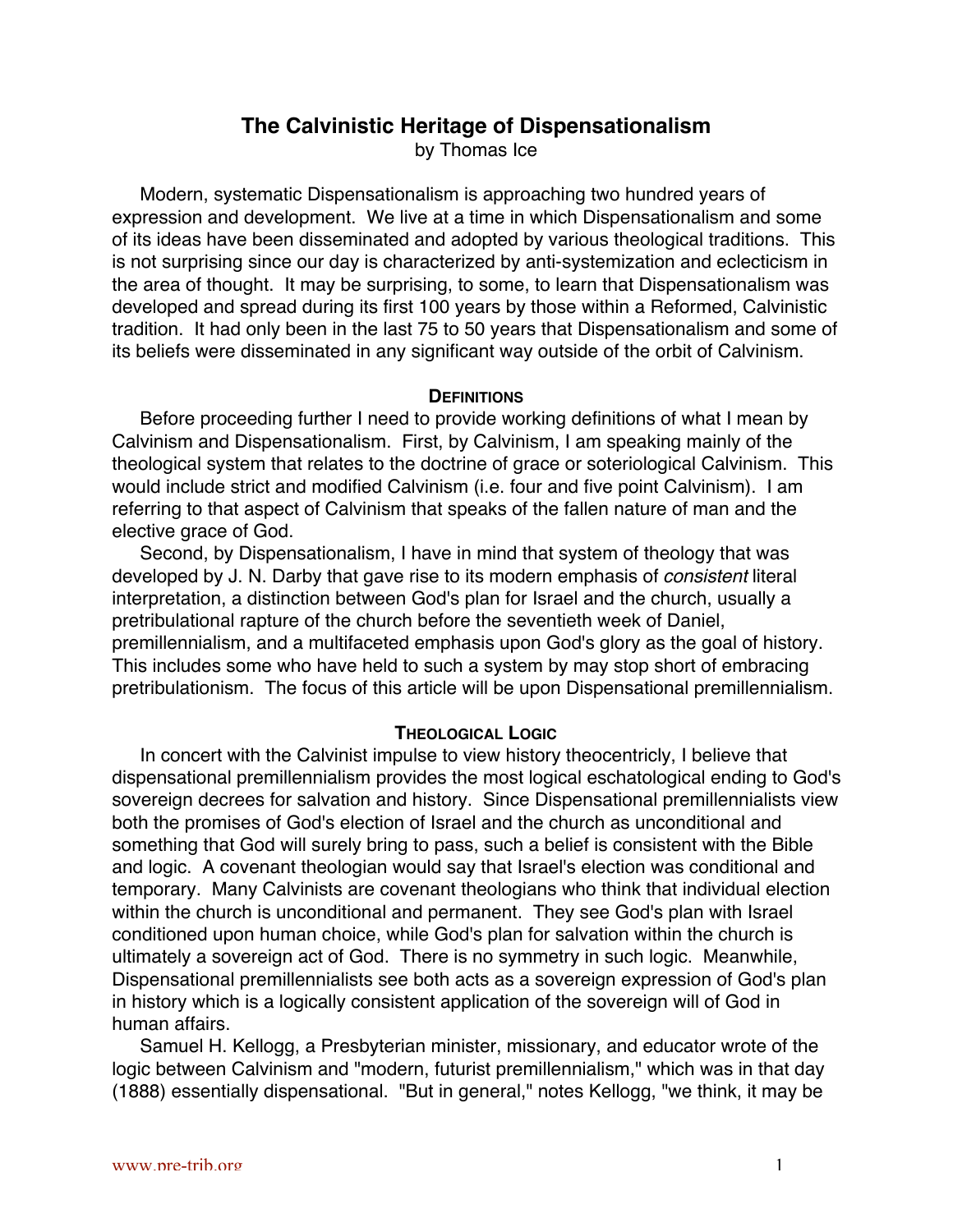rightly said that the *logical* relations of premillennialism connect it more closely with the Augustinian than with any other theological system."<sup>1</sup> His use of "Augustinian" is the older term for Calvinism. Kellogg points out the different areas in which Calvinism and premillennialism are theologically one. "Premillennialism logically presupposes an anthropology essentially Augustinian. The ordinary Calvinism affirms the absolute helplessness of the individual for self-regeneration and self-redemption."<sup>2</sup> He continues, it is "evident that the anthropological presuppositions on which premillennialism seems to rest, must carry with them a corresponding *soteriology*."<sup>3</sup> Kellogg reasons that "the Augustinian affinity of the premillennialist eschatology becomes still more manifest. For nothing is more marked than the emphasis with which premillennialists constantly insist that, . . . the present dispensation is strictly elective."<sup>4</sup> "In a word," concludes Kellogg, "we may say that premillennialists simply affirm of the macrocosm what the common Augustinianism affirms only of the microcosm."5

This is not to say that Dispensationalism and Calvinism are synonymous. I merely contend that it is consistent with certain elements of Calvinism which provide a partial answer as to why Dispensationalism sprang from the Reformed womb. C. Norman Kraus contends,

There are, to be sure, important elements of seventeenth-century Calvinism in contemporary dispensationalism, but these elements have been blended with doctrinal emphasis from other sources to form a distinct system which in many respects is quite foreign to classical Calvinism.6

Nevertheless, Dispensationalism did develop within the Reformed community and most of its adherents during the first 100 years were from within the Calvinist milieu. Kraus concludes: "Taking all this into account, it must still be pointed out that the basic theological affinities of dispensationalism are Calvinistic. The large majority of men involved in the Bible and prophetic conference movements subscribed to Calvinistic creeds."<sup>7</sup> I will now turn to an examination of some of the founders and proponents of Dispensationalism?

### **DARBY AND THE BRETHREN**

Modern systematic dispensationalism was developed in the 1830s by J. N. Darby and those within the Brethren movement. Virtually all of these men came from churches with a Calvinistic soteriology. "At the level of theology," says Brethren

 $\frac{1}{1}$  Samuel H. Kellogg, "Premillennialism: Its relations to Doctrine and Practice," *Bibliotheca Sacra*, Vol. XLV, 1888, p. 253.

<sup>&</sup>lt;sup>2</sup> Kellogg, "Premillennialism," p. 254.<br><sup>3</sup> Kellogg, "Premillennialism," p. 257.<br><sup>4</sup> Kellogg, "Premillennialism," pp. 258-59.<br><sup>5</sup> Kellogg, "Premillennialism," p. 256.

<sup>&</sup>lt;sup>6</sup> C. Norman Kraus, *Dispensationalism in America: Its Rise and Development* (Richmond: John Knox Press, 1958), p. 59. 7

Kraus, *Dispensationalism*, p. 59.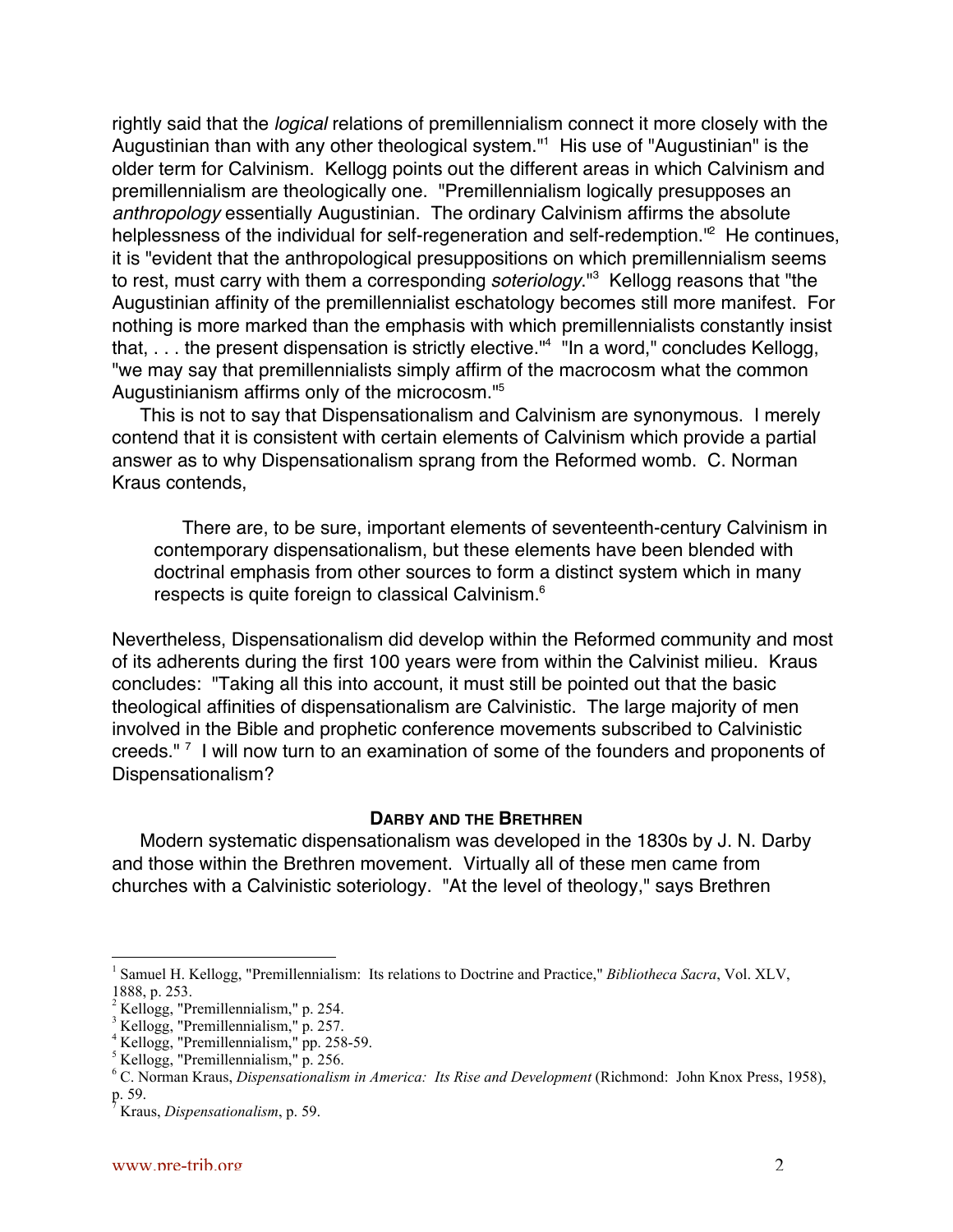historian H. H. Rowdon, "the earliest Brethren were Calvinists to a man."<sup>8</sup> This is echoed by one of the earliest Brethren, J. G. Bellett, who was beginning his association with the Brethren when his brother George wrote, "for his views had become more decidedly Calvinistic, and the friends with whom he associated in Dublin were all, I believe without exception, of this school."9

What were Darby's views on this matter? John Howard Goddard observes that Darby "held to the predestination of individuals and that he rejected the Arminian scheme that God predestinated those whom he foreknew would be conformed to the image of Christ."<sup>10</sup> In his "Letter on Free-Will," it is clear that Darby rejects this notion. "If Christ has come to save that which is lost, free-will has no longer any place."<sup>11</sup> "I believe we ought to hold to the word;" continues Darby, "but, philosophically and morally speaking, free-will is a false and absurd theory. Free-will is a state of sin."<sup>12</sup> Because Darby held to the bondage of the will, he logically follows through with belief in sovereign grace as necessary for salvation.

Such is the unfolding of this principle of sovereign grace, without which not one should would be saved, for none understand, none seek after God, not one of himself will come that he might have life. Judgment is according to works; salvation and glory are the fruit of grace.<sup>13</sup>

Further evidence of Darby's Calvinism is that on at least two occasions he was invited by non-dispensational Calvinists to defend Calvinism for Calvinists. One of Darby's biographers, W. G. Turner spoke of his defense at Oxford University:

It was at a much earlier date (1831, I think) that F. W. Newman invited Mr. Darby to Oxford: a season memorable in a public way for his refutation of Dr. E. Burton's denial of the doctrines of grace, beyond doubt held by the Reformers, and asserted not only by Bucer, P. Martyr, and Bishop Jewell, but in Articles  $IX - XVIII$  of the Church of England.<sup>14</sup>

On an other occasion Darby was invited to the city of Calvin—Geneva, Switzerland—to defend Calvinism. Turner declares that "He refuted the 'perfectionism'

 <sup>8</sup> <sup>8</sup> Harold H. Rowdon, *Who Are The Brethren and Does it Matter?* (Exeter, England: The Paternoster Press, 1986), p. 35.

<sup>9</sup> George Bellett, *Memoir of the Rev. George Bellett* (London: J. Masters, 1889), pp. 41-42, cited in Max S. Weremchuk, *John Nelson Darby* (Neptune, N.J.: Loizeaux Brothers, 1992), p. 237, f.n. 25. <sup>10</sup>

<sup>&</sup>lt;sup>10</sup> John Howard Goddard, "The Contribution of John Nelson Darby to Soteriology, Ecclesiology, and Eschatology," (Th. D. Dissertation from Dallas Theological Seminary, 1948), p. 85. 11 J. N. Darby, "Letter on Free-Will," in *The Collected Writings of J. N. Darby* (Winschoten, Netherlands: H. L.

Heijkoop, 1971), Vol. 10, p. 185.

 $12$  Ibid., p. 186.

<sup>&</sup>lt;sup>13</sup> J. N. Darby, "Notes on Romans," in *The Collected Writings of J. N. Darby* (Winschoten, Netherlands: H. L. Heijkoop, 1971), Vol. 26, pp. 107-08. 14 W. G. Turner, *John Nelson Darby: A Biography* (London: C. A. Hammond, 1926), p. 45.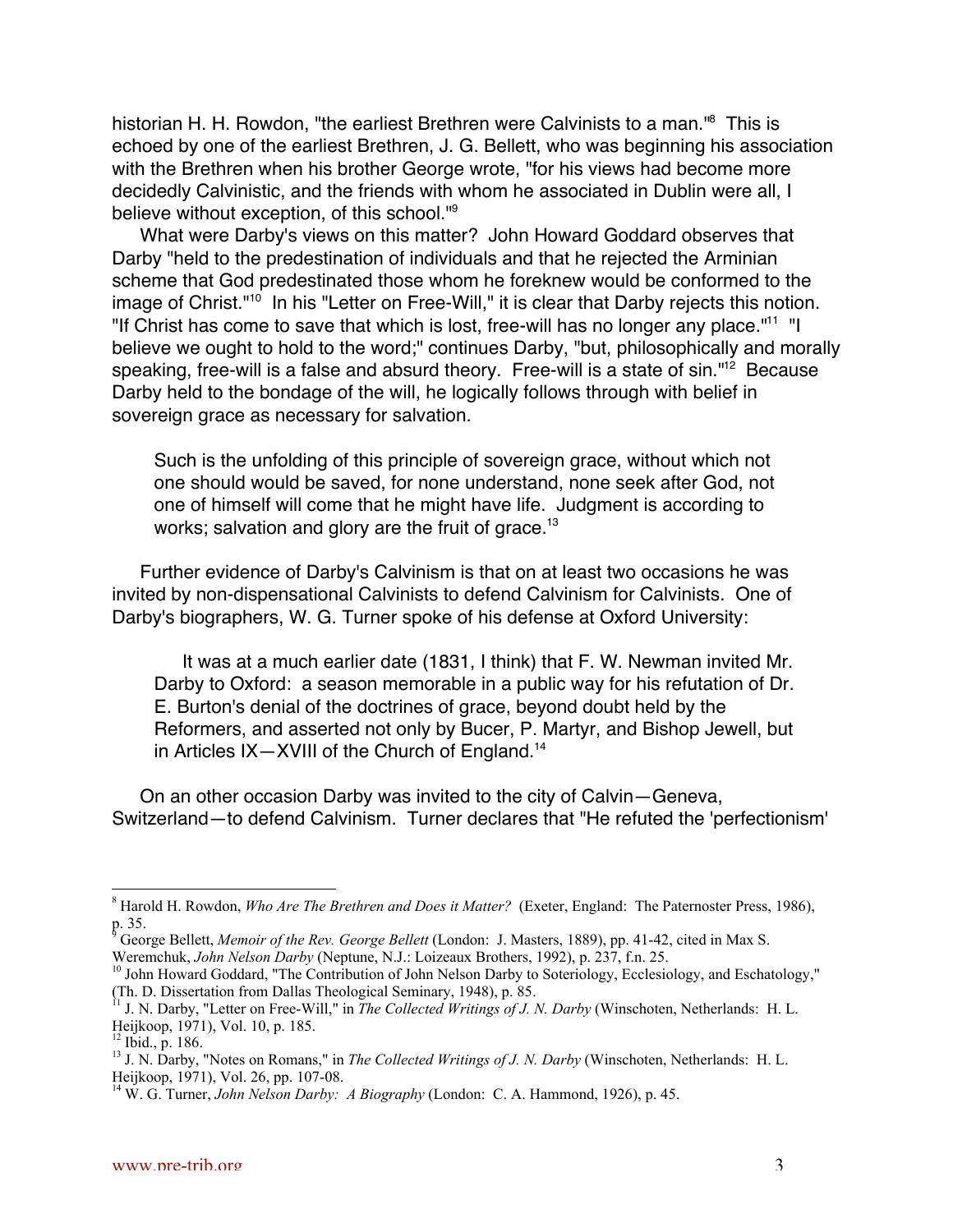of John Wesley, to the delight of the Swiss Free Church."<sup>15</sup> Darby was awarded a medal of honor by the leadership of Geneva.<sup>16</sup>

Still yet, when certain Reformed doctrines came under attack from within the Church in which he once served, "Darby indicates his approval of the doctrine of the Anglican Church as expressed in Article XVII of the Thirty-Nine Articles"<sup>17</sup> on the subject of election and predestination. Darby said,

For my own part, I soberly think Article XVII to be as wise, perhaps I might say the wisest and best condensed human statement of the view it contains that I am acquainted with. I am fully content to take it in its literal and grammatical sense. I believe that predestination to life is the eternal purpose of God, by which, before the foundations of the world were laid, He firmly decreed, by His counsel secret to us, to deliver from curse and destruction those whom He had chosen in Christ out of the human race, and to bring them, through Christ, as vessels made to honour, to eternal salvation.<sup>18</sup>

#### **DISPENSATIONALISM IN AMERICA**

Darby and other Brethren brought dispensationalism to America through their many trips and writings that came across the Atlantic. "In fact the millenarian (or dispensational premillennial) movement," declares George Marsden, "had strong Calvinistic ties in its American origins."<sup>19</sup> Reformed historian Marsden continues his explanation of how dispensationalism came to America:

This enthusiasm came largely from clergymen with strong Calvinistic views, principally Presbyterians and Baptists in the northern United States. The evident basis for this affinity was that in most respects Darby was himself an unrelenting Calvinist. His interpretation of the Bible and of history rested firmly on the massive pillar of divine sovereignty, placing as little value as possible on human ability.20

The post-Civil War spread of dispensationalism in North America occurred through the influence of key pastors and the Summer Bible Conferences like Niagara, Northfield, and Winona. Marsden notes:

The organizers of the prophetic movement in America were predominantly Calvinists. In 1876 a group led by Nathaniel West, James H. Brookes, William J. Eerdman, and Henry M. Parsons, all Presbyterians, together with

 $15$  Ibid., p. 58.

<sup>&</sup>lt;sup>16</sup> Rowdon, *Who Are The Brethren*, pp. 205-07.

<sup>&</sup>lt;sup>17</sup> Goddard, "The Contribution of Darby," p. 86.

<sup>&</sup>lt;sup>18</sup> J. N. Darby, "The Doctrine of the Church of England at the Time of the Reformation," in *The Collected Writings of J. N. Darby* (Winschoten, Netherlands: H. L. Heijkoop, 1971), Vol. 3, p. 3. (Italics are original.)

George M. Marsden, *Fundamentalism and American Culture: The Shaping of Twentieth-Century Evangelicalism: 1870-1925* (New York: Oxford University Press, 1980), p. 46.<br><sup>20</sup> Ibid.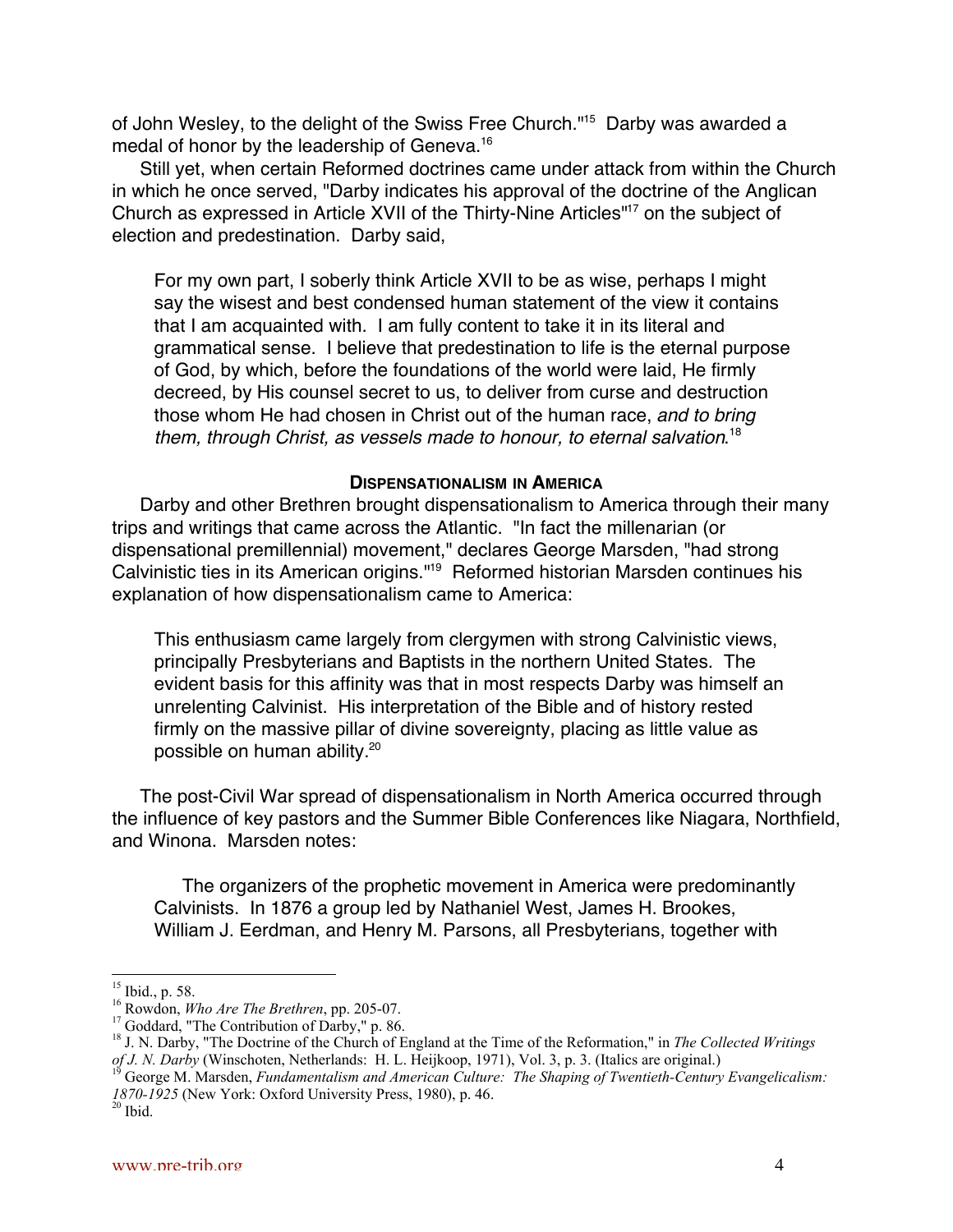Baptist A. J. Gordon, . . . These early gatherings, which became the focal points for the prophetic side of their leaders' activities, were clearly Calvinistic. Presbyterians and Calvinist Baptists predominated, while the number of Methodists was extremely small.  $\ldots$  Such facts can hardly be accidental.<sup>21</sup>

Proof of Marsden's point above is supplied by Samuel H. Kellogg—himself a Presbyterian and Princeton graduate—with his breakdown of the predominately dispensational Prophecy Conference in New York City in 1878. Kellogg classified the list of those that signed the call for the Conference as follows:

| 31                                                        |          |
|-----------------------------------------------------------|----------|
| United Presbyterians  10 Methodists                       |          |
| Reformed (Dutch) $\ldots \ldots \ldots \ldots \ldots 3$ 6 |          |
|                                                           |          |
| 10                                                        | 5        |
|                                                           |          |
| 22                                                        | $1^{22}$ |

Kellogg concluded that "the proportion of Augustinians in the whole to be eighty-eight per cent."<sup>23</sup> "The significance of this is emphasized," continues Kellogg, "by the contrasted fact that the Methodists, although one of the largest denominations of Christians in the country, were represented by only six names."<sup>24</sup> Kellogg estimates that "analyses of similar gatherings since held on both sides of the Atlantic, would yield a similar result.<sup>"25</sup>

George Marsden divides Reformed Calvinism in America into three types: "doctrinalist, culturalist, and pietist."<sup>26</sup> He then explains that "Dispensationalism was essentially Reformed in its nineteenth-century origins and had in later nineteenthcentury America spread most among revival-oriented Calvinists."<sup>27</sup> This is not to say that only revival-oriented Calvinists were becoming dispensational in their view of the Bible and eschatology. Ernest Sandeen lists at least one Old School Presbyterian—L. C. Baker of Camden, New Jersey—as an active dispensationalist during the later half of the nineteenth century.<sup>28</sup> Timothy Weber traces the rise of Dispensationalism as follows:

 <sup>21</sup> Ibid.

 $^{22}$  Kellogg, "Premillennialism," p. 253.<br> $^{23}$  Ibid., p. 254.

 $24$  Ibid.

 $25$  Ibid.

<sup>26</sup> George M. Marsden, "Introduction: Reformed and American," in David F. Wells, ed., *Reformed Theology in America: A History of Its Modern Development* (Grand Rapids: Baker, 1997), p. 3. Ibid., p. 8.

<sup>28</sup> Ernest R. Sandeen, *The Roots of Fundamentalism: British and American Millenarianism, 1800—1930* (Grand Rapids: Baker, [1970], 1978), p. 94.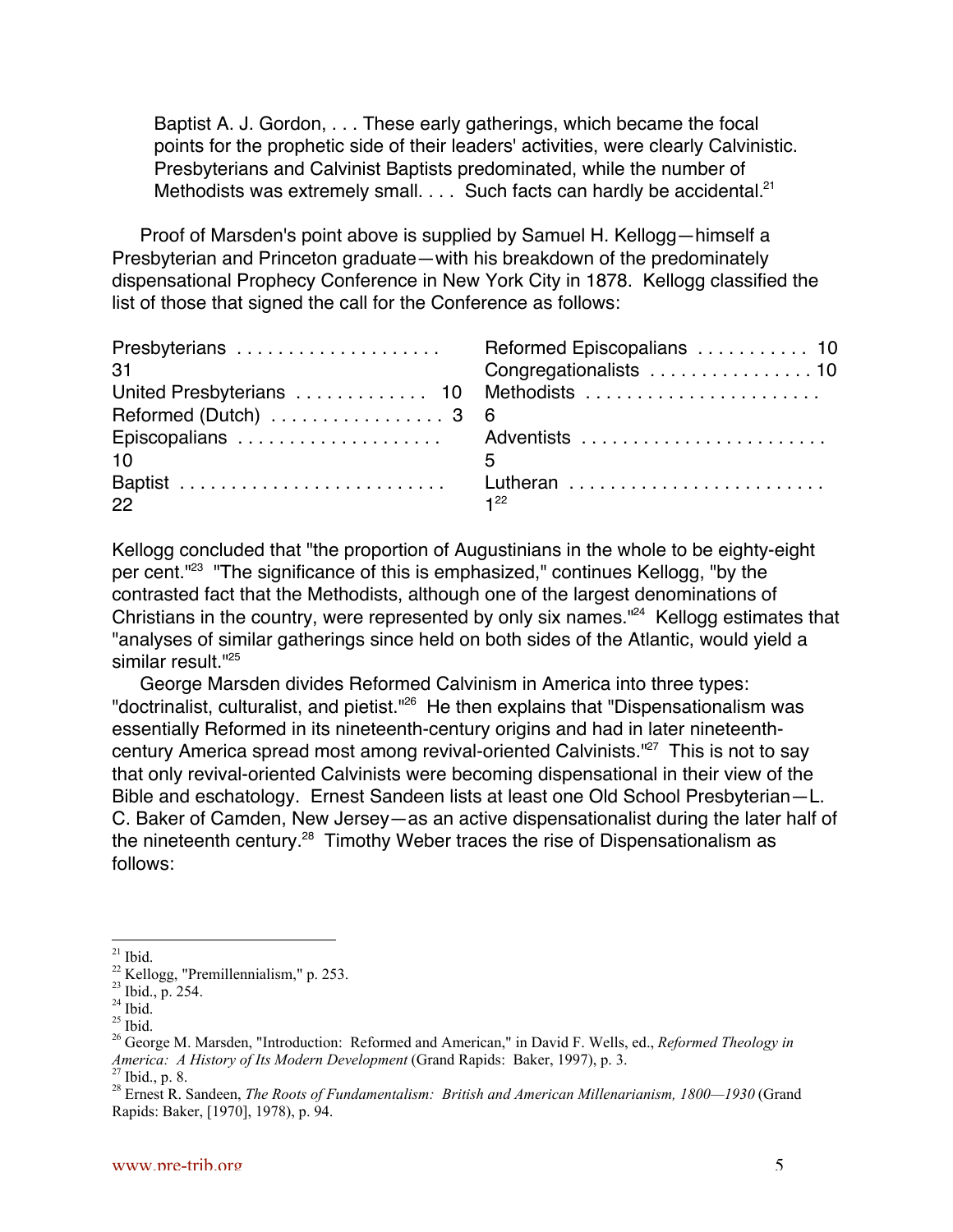The first converts to dispensational premillennialism after the Civil War were pietistic evangelicals who were attracted to its biblicism, its concern for evangelism and missions, and its view of history, which seemed more realistic than that of the prevailing postmillennialism. Most of the new premillennialists came from baptist, New School Presbyterian, and Congregationalist ranks, which gave the movement a definite Reformed flavor. Wesleyan evangelicals who opposed premillennialism used this apparent connection to Calvinism to discredit it among Methodists and holiness people.<sup>29</sup>

It is safe to say that without the aid of Reformed Calvinists in America dispensational premillennialism would have had an entirely different history. Men like the St. Louis Presbyterian James H. Brookes (1830-1897), who was trained at Princeton Seminary, opened his pulpit to Darby and other speakers. Brookes, considered the American father of the pretribulational rapture in America, also discipled a new convert to Christ in the legendary C. I. Scofield.<sup>30</sup> Others such as Presbyterians Samuel H. Kellogg (Princeton trained), E. R. Craven, who was a Princeton College and Seminary graduate and Old School Presbyterian,<sup>31</sup> and Nathaniel West provided great leadership in spreading dispensationalism in the late 1800s.

#### **SCOFIELD, CHAFER AND DALLAS SEMINARY**

C. I. Scofield (1843-1921), Lewis Sperry Chafer (1871-1952), and Dallas Theological Seminary (est. 1924) were great vehicles for the spread of dispensationalism in America and throughout the world. Both Scofield and Chafer were ordained Presbyterian ministers. The "Scofield Reference Bible, is called by many the most effective tool for the dissemination of dispensationalism in America."<sup>32</sup> Scofield was converted in mid-life and first discipled by James H. Brookes in St. Louis. He was ordained to the ministry at the First Congregational Church of Dallas in 1882 and transferred his ministerial credentials to the Presbyterian Church in the U. S. in 1908.<sup>33</sup> Thus, his ministry took place within a Calvinist context.

Scofield was the major influence upon the development of Chafer's theology. John Hannah notes that "it is impossible to understand Chafer without perceiving the deep influence of Scofield."<sup>34</sup> In fact, "Chafer often likened this relationship to that of father

<sup>&</sup>lt;sup>29</sup> Timothy P. Weber, "Premillennialism and the Branches of Evangelicalism," in Donald W. Dayton and Robert K Johnston, editors, *The Variety of American Evangelicalism* (Downers Grove, IL: InterVarsity Press, 1991), pp. 14- 15.

 $30$  For more on the life of Brookes see Larry Dean Pettegrew, "The Historical and Theological Contributions of the Niagara Bible Conference to American Fundamentalism," (Th. D. Dissertation from Dallas Theological Seminary, 1976). David Riddle Williams, James H. Brookes: A Memoir, (St. Louis: Presbyterian Board of Publication, 1897).<br><sup>31</sup> Samuel Macauley Jackson, ed., *The New Schaff-Herzog Encyclopedia of Religious Knowledge* (Grand Rapids:

Baker, 1952), Vol. III, p. 296.<br><sup>32</sup> Larry V. Crutchfield, *The Origins of Dispensationalism: The Darby Factor*, (Lanham, MD: University Press of

America, 1992), preface. 33 Daniel Reid, ed., *Dictionary of Christianity in America* (Downers Grove, IL: InterVarsity Press, 1990), pp. 1057-

<sup>58.</sup> 34 John David Hannah, "The Social and Intellectual History of the Origins of the Evangelical Theological College,"

<sup>(</sup>Ph. D. Dissertation from The University of Texas at Dallas, 1988), pp. 118-19.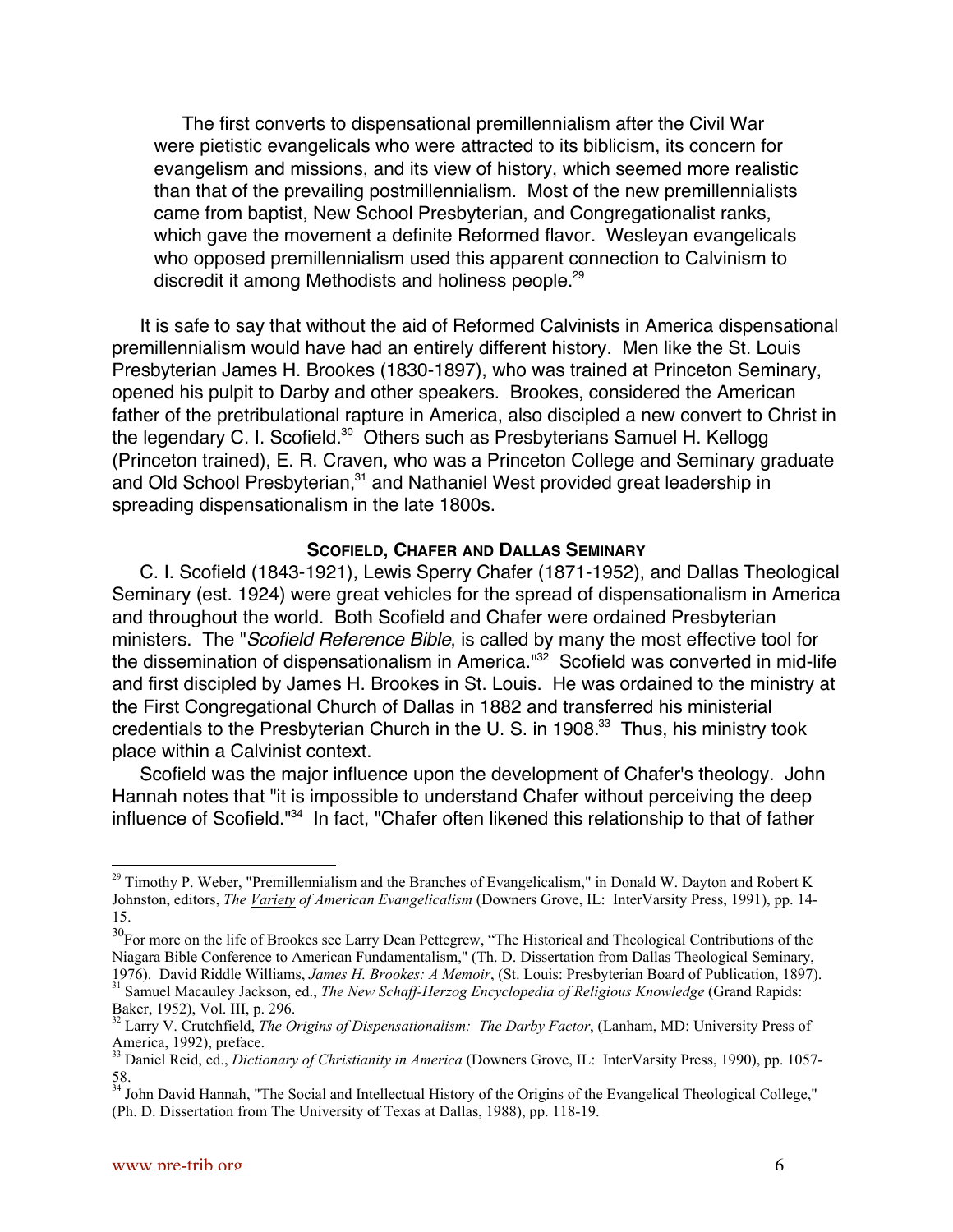and a son."<sup>35</sup> This relationship grew out of Chafer's study under Scofield at the Northfield Conference and from a life-changing experience in Scofield's study of the First Congregational Church of Dallas in the early 1900s. Scofield told Chafer that his gifts were more in the field of teaching and not in the area of evangelism in which he had labored. "The two prayed together, and Chafer dedicated his life to a lifetime of biblical study.<sup>1136</sup>

Scofield and Chafer were two of the greatest American dispensationalists and both developed their theology from out of a Reformed background. Scofield is known for his study bible and Chafer for his Seminary and systematic theology. Jeffrey Richards describes Chafer's theological characteristics as having "much in common with the entire Reformed tradition. Excluding eschatology, Chafer is similar theologically to such Princeton divines as Warfield, Hodge, and Machen. He claims such doctrines as the sovereignty of God, . . . total depravity of humanity, election, irresistible grace, and the perseverance of the saints."<sup>37</sup> C. Fred Lincoln describes Chafer's 8 volume Systematic Theology as "unabridged, Calvinistic, premillennial, and dispensational."38

Since its founding in 1924 as The Evangelical Theological College (changed to Dallas Theological Seminary in 1936), it has exerted a global impact on behalf of dispensationalism. Dallas Seminary's primary founder was Chafer, but William Pettingill and W. H. Griffith-Thomas also played a leading role. Pettingill, like Chafer was Presbyterian. Griffith-Thomas, an Anglican, wrote one of the best commentaries on the Thirty-nine Articles of the Anglican Church,<sup>39</sup> which is still widely used by conservative Anglicans and Episcopalians today. The Thirty-nine Articles are staunchly Calvinistic. Both men were clearly Calvinists. The Seminary, especially before World War II, considered itself Calvinistic. Chafer once characterized the school in a publicity brochure as "in full agreement with the Reformed Faith and its theology is strictly Calvinistic."<sup>40</sup> In a letter to Allan MacRae of Westminster Theological Seminary, Chafer said, "You probably know that we are definitely Calvinistic in our theology."<sup>41</sup> "Speaking of the faculty, Chafer noted in 1925 that they were 'almost wholly drawn from the Southern and Northern Presbyterian Churches."<sup>42</sup> Further, Chafer wrote to a Presbyterian minister the following: "I am pleased to state that there is no institution to my knowledge which is more thoroughly Calvinistic nor more completely adjusted to this system of doctrine, held by the Presbyterian Church.<sup>143</sup>

Since so many early Dallas graduates entered the Presbyterian ministry, there began to be a reaction to their dispensational premillennialism in the 1930s. This was

<sup>&</sup>lt;sup>35</sup> Jeffrey J. Richards, *The Promise of Dawn: The Eschatology of Lewis Sperry Chafer*, (Lanham, MD: University Press of America, 1991), p. 23.

<sup>36</sup> Ibid.

 $37$  Ibid., p. 3.

<sup>38</sup> C. F. Lincoln, "Biographical Sketch of the Author," in Lewis Sperry Chafer, *Systematic Theology* (Dallas: Dallas Seminary Press, 1948), Vol. VIII, p. 6. 39 W. H. Griffith Thomas, *The Principles of Theology: An Introduction to the Thirty-nine Articles* (Grand Rapids:

Baker Book House, 1979 [1930].

<sup>&</sup>lt;sup>40</sup> Cited in Hannah, "Origins of the Evangelical Theological College," pp. 199-200.

 $41$  Cited in Ibid., p. 200.

 $42$  Cited in Ibid., p. 346.

<sup>43</sup> Cited in Ibid., p. 346, f.n. 323.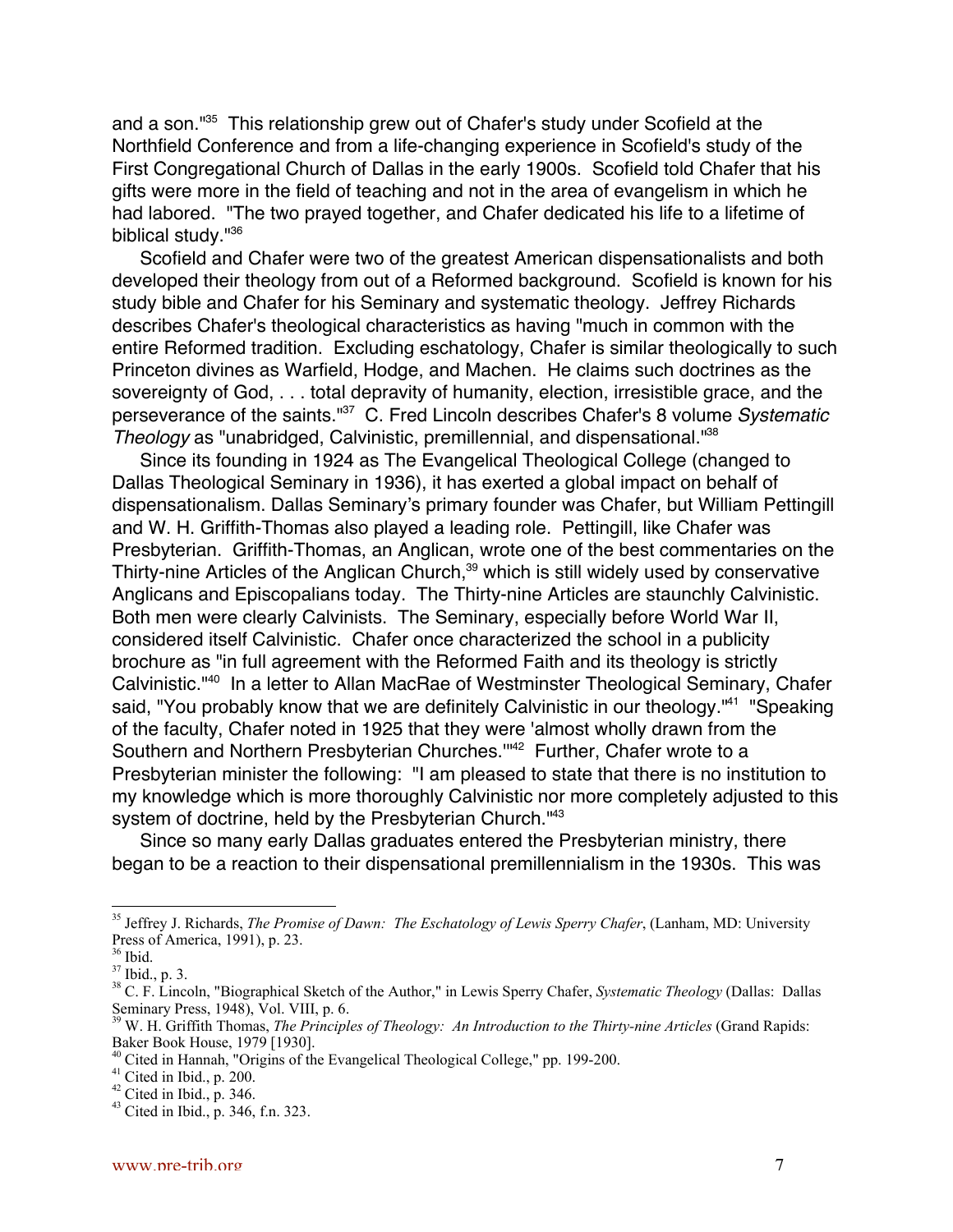not an issue as to whether they were Calvinistic in their soteriology, but an issue over their eschatology. In the late 1930s, "Dallas Theological Seminary, though strongly professing to be a Presbyterian institution, was being severed from the conservative Presbyterian splinter movement."<sup>44</sup> In 1944, Southern Presbyterians issued a report from a committee investigating the compatibility of dispensationalism with the Westminster Confession of Faith. The committee ruled dispensationalism was not in harmony with the Church's Confession. This "report of 1944 was a crippling blow to any future that dispensational premillennialism might have within Southern Presbyterianism."<sup>45</sup> This ruling effectively moved Dallas graduates away from ministry within Reformed denominations toward the independent Bible Church movement.

## **A BROADENING OF DISPENSATIONALISM ACCEPTANCE**

Even though dispensationalism had made a modest penetration of Baptists as early as the 1880s through advocates such as J. R. Graves,<sup>46</sup> a strong Calvinist, they were rebuffed by non-Calvinists until the mid-1920s when elements of dispensational theology began to be adopted by some Pentecostals in an attempt to answer the increasing threat of liberalism. Kraus explains:

Some teachers said explicitly that premillennialism was a bulwark against rationalist theology. Thus it is not surprising to find that the theological elements which became normative in dispensationalism ran directly counter to the developing emphasis of the "New Theology."<sup>47</sup>

Up to this point in history, those from the Arminian and Wesleyan traditions were more interested in present, personal sanctification issues, rather than the Calvinist attention in explaining God's sovereign work in the progress of history. However, the rise of the fundamentalist/liberal controversy in the 1920s stirred an interest, outside of the realm of Calvinism, in defending the Bible against the anti-supernatural attacks of the liberal critics. Dispensationalism was seen as a conservative and Bible-centered answer to liberalism, not only within fundamentalism, but increasingly by Pentecostals and others as well. Timothy Weber notes:

But in time, dispensationalism had its devotees within the Wesleyan tradition as well. More radical holiness groups resonated with its prediction of declining orthodoxy and piety in the churches; and pentecostals found in it a place for the outpouring of the Spirit in a "latter-day rain" before the Second Coming.48

## **LATTER RAIN PENTECOSTALISM**

 <sup>44</sup> Ibid., pp. 357-58.

<sup>45</sup> Ibid., p. 364.<br><sup>46</sup> See J. R. Graves, *The Work of Christ Consummated in 7 Dispensations* (Memphis: Baptist Book House, 1883).<br><sup>47</sup> Kasus, Displaus titualism, n. Cl.

<sup>&</sup>lt;sup>4/</sup> Kraus, *Dispensationalism*, p. 61.<br><sup>48</sup> Weber, "Premillennialism," p. 15.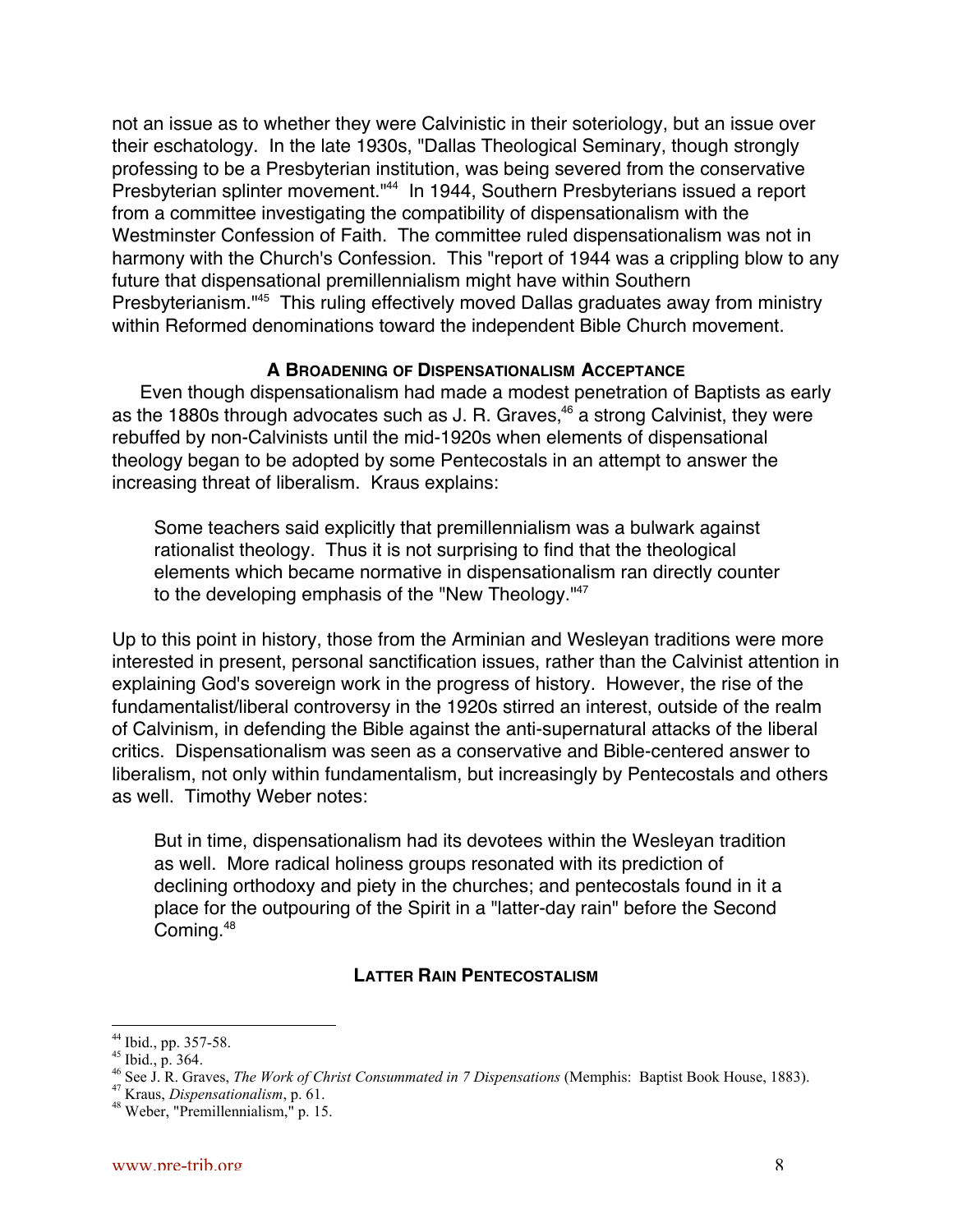One of the first non-Calvinist groups to adopt a dispensational orientation can be found among some Pentecostals in the mid-1920s. This development must be understood against a backdrop of the Wesleyan and holiness heritage out of which Pentecostalism arose at the turn of last century. The American holiness movement of the 1800s was primarily postmillennial and if premillennial, then historical premillennial. They were not in any way dispensational.

Pentecostalism is at heart a supposed restoration of apostolic Christianity that is meant to bring in the latter rain harvest in preparation for Christ's return. The phrase "latter rain" is taken from Joel 2:23 & 28 and sometimes James 5:7 as a label describing an end-time revival and evangelistic harvest expected by many charismatics and Pentecostals. Some time in the future, they believe the Holy Spirit will be poured out like never before. The latter rain teaching is developed from the agricultural model that a farmer needs rain at two crucial points in the growing cycle in order to produce a bountiful harvest. First, right after the seed is planted the "early rain" is needed to cause the seed to germinate in order to produce a healthy crop. Second, the crop needs rain right before the harvest, called the "latter rain," so the grain will produce a high yield at harvest time, which shortly follows. Latter rain advocates teach that the Acts 2 outpouring of the Holy Spirit was the "early rain" but the "latter rain" outpouring of the Holy Spirit will occur at the end-times. This scenario is in conflict with dispensationalism that sees the current age ending, not in revival, but apostasy. It will be during the tribulation, after the rapture of the church, that God will use the miraculous in conjunction with the preaching of the gospel. Thus, latter rain theology fits within a postmillennial or historical premillennial eschatology, but it is not consistent with dispensationalism.

Many Christians are aware that the Pentecostal movement began on January 1, 1901 in Topeka, Kansas when Agnes Ozman (1870-1937) spoke in tongues under the tutelage of Charles Fox Parham (1873-1929). Yet, how many realize that in the "early years Pentecostalism often took the name 'Latter Rain Movement'"?<sup>49</sup> This is because Parham titled his report of the new movement as "The Latter Rain: The Story of the Origin of the Original Apostolic or Pentecostal Movements."<sup>50</sup> Many are also aware that William J. Seymour (1870-1922) came under the influence of Parham in Houston, Texas in 1905 and then took the Pentecostal message to Azusa Street in Los Angeles in 1906, from where it was disseminated to the four-corners of the world. But, how many are also aware that he too spoke of these things in terms of a latter rain framework?

There is no doubt that the latter rain teaching was one of the major components—if not the major distinctive—in the theological formation of Pentecostalism. "Modern Pentecostalism is the 'latter rain,' the special outpouring of the Spirit that restores the gifts in the last days as part of the preparation for the 'harvest,' the return of Christ in glory," says Donald Dayton.<sup>51</sup> David Wesley Myland (1858-1943) was one of the early Pentecostal leaders. He wrote the first distinctly Pentecostal hymn entitled, "The Latter

<sup>&</sup>lt;sup>49</sup> <sup>49</sup> Donald Dayton, *Theological Roots of Pentecostalism*, (Grand Rapids: Zondervan, 1987), p. 27.<br><sup>50</sup> Dortan, *Pasta mu.* 22.22

<sup>&</sup>lt;sup>50</sup> Dayton, *Roots*, pp. 22-23.

 $^{51}$  Ibid., p. 27.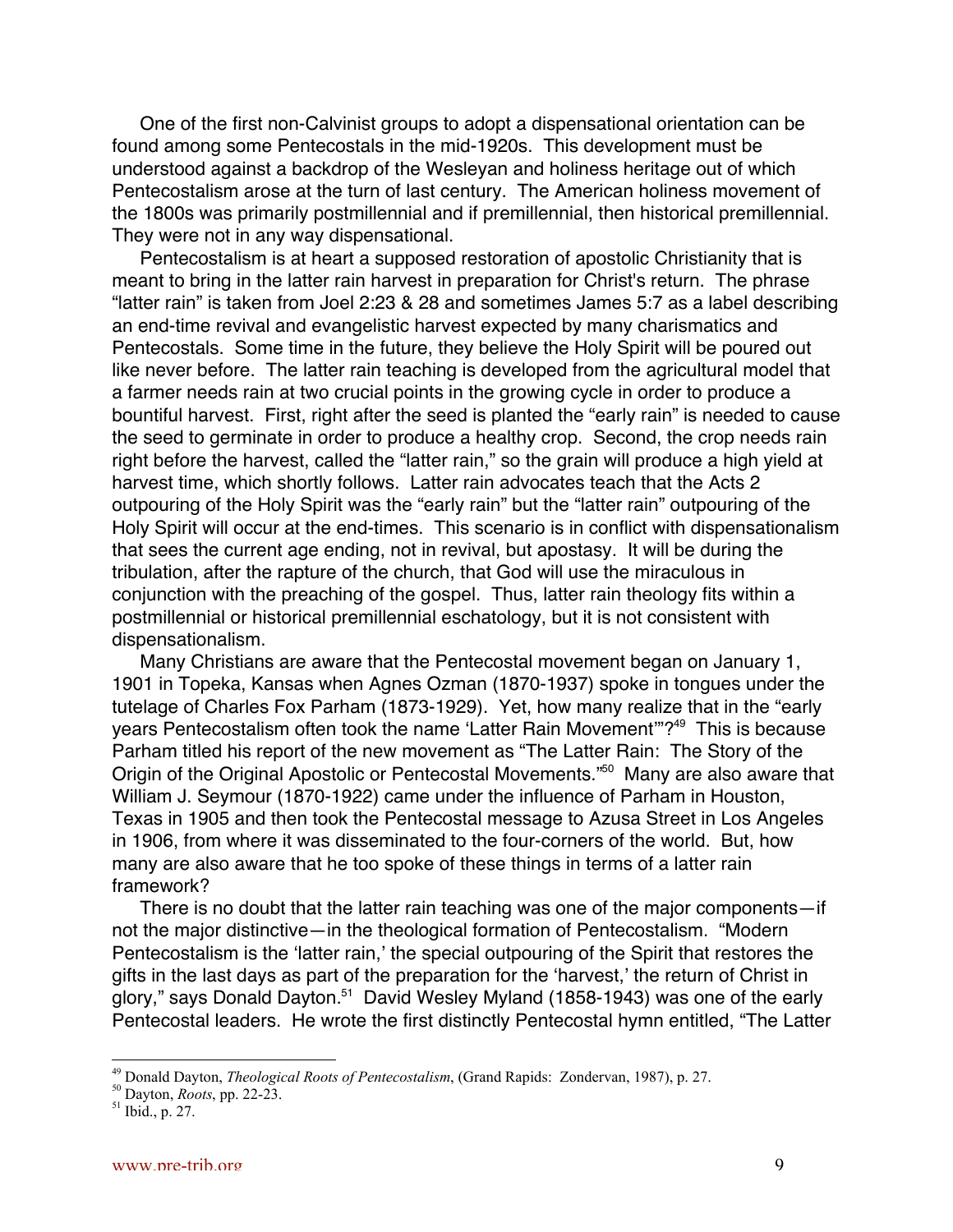Rain" in 1906. The "first definitive Pentecostal theology that was widely distributed, the Latter Rain Covenant" appeared in 1910.<sup>52</sup> Myland argued in his book that "now we are in the Gentile Pentecost, the first Pentecost started the church, the body of Christ, and this, the second Pentecost, *unites* and *perfects* the church into the coming of the Lord."53

Dayton concludes that the "broader Latter Rain doctrine provided a key . . . premise in the logic of Pentecostalism."<sup>54</sup> In spite of having such a key place in the thinking of early Pentecostalism, "the latter rain doctrine did tend to drop out of Pentecostalism" in the 1920s "only to reappear, however, in the radical Latter Rain revitalization movement of the 1940s."<sup>55</sup> One of reasons that latter rain teachings began to wane in the mid-1920s was that as Pentecostalism became more institutionalized it needed an answer to the inroads of liberalism. As noted above, dispensationalism was seen as a help in these areas.

The Latter Rain teaching developed out of the Wesleyan-Holiness desire for both individual (sanctification) and corporate (eschatological) perfection. Thus, early perfectionist teachers like John Wesley, Charles Finney, and Asa Mahan were all postmillennial and social activists. Revivalism was gagged by carrying the burden of both personal and public change or perfection. It follows that one who believes in personal perfection should also believe that public perfection is equally possible. Those who believe the latter are postmillennialists. After all, if God has given the Holy Spirit in this age to do either, then why not the other? If God can perfect individuals, then why not society?

However, as the 1800s turned into the 1900s, social change was increasingly linked with Darwin's theory of evolution. The evolutionary rationale was then used to attack the Bible itself. To most English-speaking Christians it certainly appeared that society was not being perfected, instead it was in decline. Critics of the Bible said that one needed a Ph.D. from Europe before the Bible could be organized and understood. It was into this climate that dispensationalism was introduced into America and probably accounts for its speedy and widespread acceptance by many conservative Christians. To many Bible believing Christians, Dispensationalism made a great deal more sense of the world than did the anti-supernaturalism conclusions of liberalism.

Dispensationalism, in contrast to Holiness teaching, taught that the world and the visible church were not being perfected, instead Christendom was in apostasy and heading toward judgment. God is currently in the process of calling out His elect through the preaching of the gospel. Christian social change would not be permanent, nor would it lead to the establishment of Christ's kingdom before His return. Instead a cataclysmic intervention was needed (Christ's second coming), if society was to be transformed.

Early Pentecostalism was born out of a motivation and vision for restoring to the church apostolic power lost over the years. Now she was to experience her latter-day

 <sup>52</sup> Stanley M. Burgess and Gary B. McGee, editors, *Dictionary of Pentecostal and Charismatic Movements* (Grand Rapids: Zondervan, 1988), p. 632.

<sup>&</sup>lt;sup>53</sup> Cited by Dayton, *Roots*, p. 27.<br><sup>54</sup> Ibid.

 $55$  Ibid., p. 33.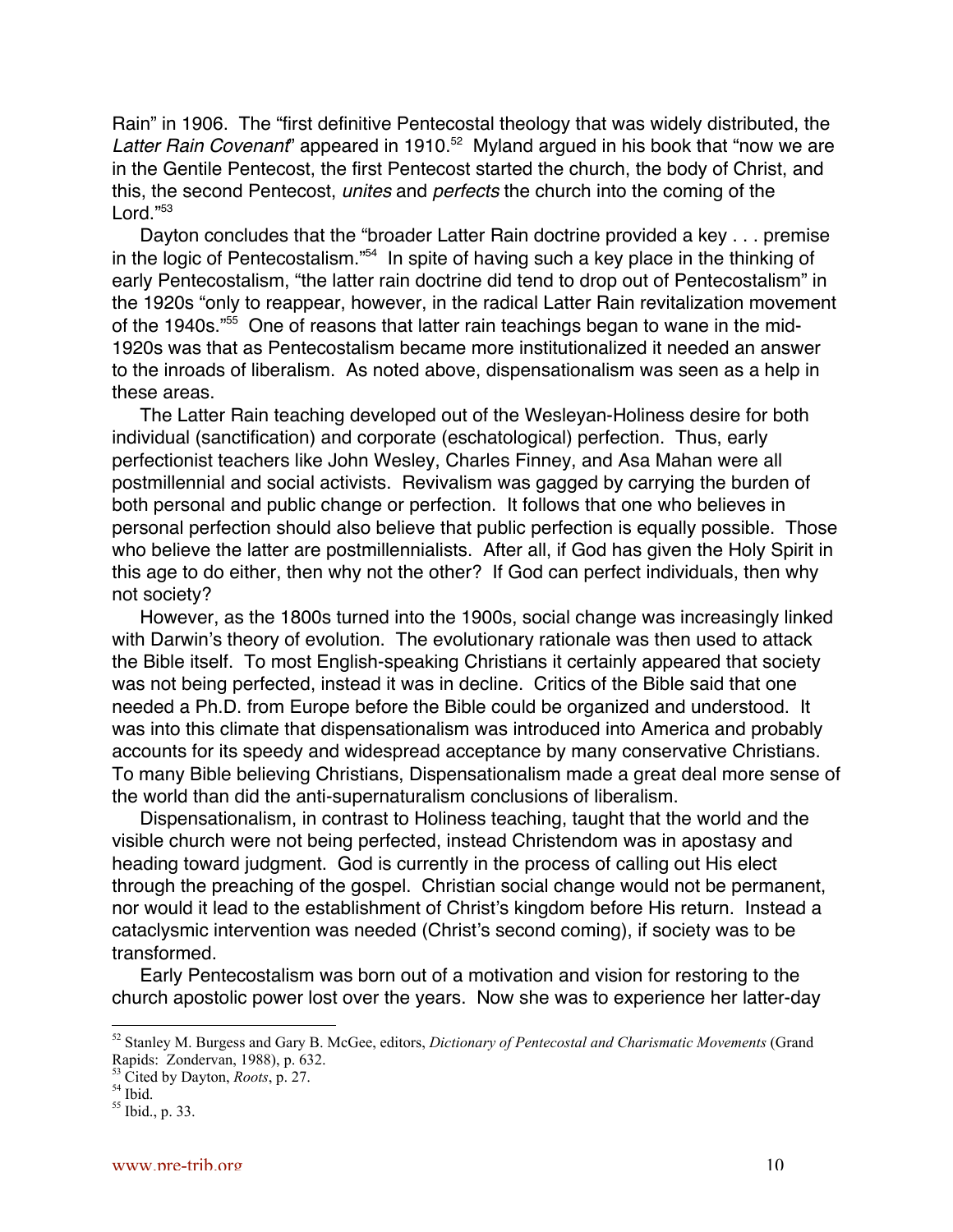glory and victory by going out in a blaze of glory and success. On the other hand, dispensationalism was born in England in the early 1800s bemoaning the latter-day apostasy and ruin of the church. Nevertheless, within Pentecostalism, these two divergent views were merged. Thus, denominations like the Assemblies of God and Foursquare Pentecostals moved away from doctrines like the latter rain teaching and generated official positions against those teachings. It was in the mid-1920s that dispensationalism began to be adopted by non-Calvinists and spread throughout the broader world of Conservative Protestantism.

Dispensationalism appealed to the average person with its emphasis that any average, interested person could understand the Bible without the enlightened help of a liberal education. Once a student understood God's overall plan for mankind, as administered through the dispensations, he would be able to see God's hand in history. Thus, dispensational theology made a lot of sense to both Pentecostal and evangelical believers at this point in history.

#### **POST WAR DEVELOPMENT**

Fundamentalism/Evangelicalism and Pentecostalism/Charismatic movements spread rapidly in America after the second World War and since dispensationalism was attached to them, it also grew rapidly. Many baby-boomers within Pentecostal and Charismatic churches grew up with dispensationalism and the pre-trib rapture as part of their doctrinal framework. Thus, it would not occur to them that dispensationalism was not organic to their particular brands of restoration theology. Further, as non-Calvinist Fundamentalism grew after the War, especially within independent Baptist circles, there was an even greater disconnect of dispensational distinctives from their Calvinist roots.

We have seen that the Pentecostal/Charismatic movement has a tradition of both Latter Rain/restoration teachings as well as the later rise of a dispensational stream. However, these are contradictory teachings which appear to be on a collision course. Either the church age is going to end with perfection and revival or it will decline into apostasy, preparing the way for the church to become the harlot of Revelation during the tribulation. It is not surprising to see within the broader Pentecostal/Charismatic movement, since the mid 1980s, a clear trend toward reviving Latter Rain theology and a growing realization that it is in logical conflict with their core doctrine. Many, who grew up on Dispensational ideas and the pre-trib rapture, are dumping these views as the leaven of Latter Rain theology returns to prominence within Pentecostal/Charismatic circles.

Pentecostal/Charismatic leaders like Earl Paulk<sup>56</sup> and Tommy Reid, to name just a couple among many, are attempting to articulate the tension over the struggles of two competing systems. They are opting for the dismissal of dispensational elements from a consistent Pentecostal/Charismatic and Latter Rain theology. Tommy Reid observes:

<sup>&</sup>lt;sup>56</sup> See Earl Paulk, *Held In The Heavens Until* . . . God's Strategy For Planet Earth (Atlanta: K Dimension Publishers, 1985). Earl Paulk, *Spiritual Megatrends: Christianity in the 21st Century* (Atlanta: Kingdom Publishers, 1988).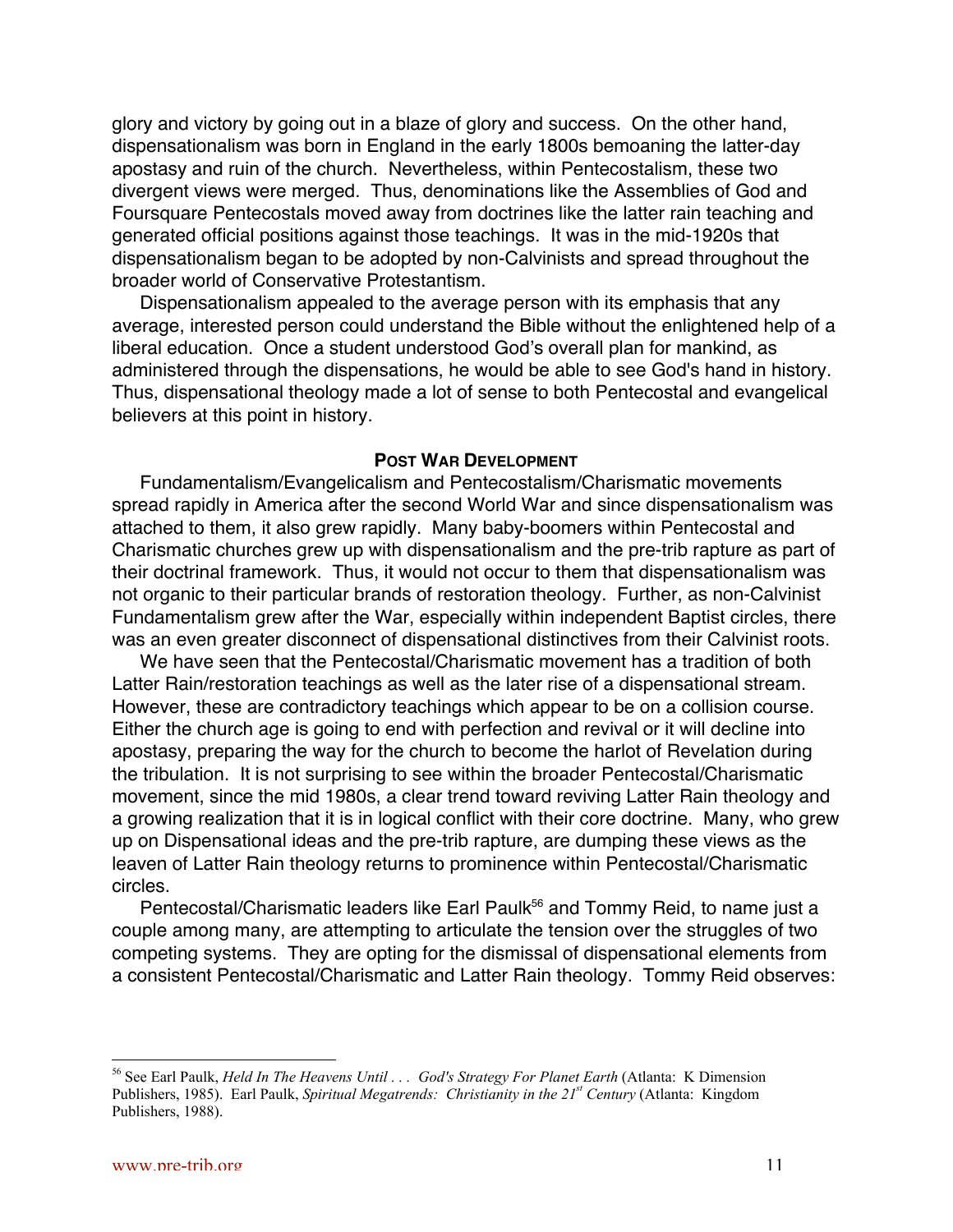This great Last Day revival was often likened in the preaching of Pentecostal pioneer to the restoration promised to Israel in the Old Testament. . . . Whereas Dispensationalists had relegated all of these prophetic passages of restoration only to physical Israel, Pentecostal oratory constantly referred to these prophecies as having a dual meaning, restoration for physical Israel, AND restoration for the present day church. WE WERE THE PEOPLE OF THAT RESTORATION, ACCORDING TO OUR THEOLOGY. (emphasis in original) $57$ 

At the same time, the purge of Dispensationalism from Reformed Christianity, begun in the late 1930s, has been pretty much completed. Typical of this polarization is found in books like John Gerstner's Wrongly Dividing The Word Of Truth: A Critique of Dispensationalism.<sup>58</sup> While admitting on the one hand that a "strange thing about Dispensationalism is that it seems to have had its strongest advocates in Calvinistic churches."59 Gerstner so strongly opposes dispensationalism, that it has blinded him to the true Calvinist nature of such a God-centered theology. Gerstner claims that he and other Reformed theologians have raised "strong questions about the accuracy of dispensational claims to be Calvinistic."<sup>60</sup> It appears that since Dispensationalism arose within the Reformed tradition, as a rival to Covenant Theology, some want to say that they cannot logically be Calvinistic. This is what Gerstner contends. However, in spite of Gerstner's sophistry on this issue,<sup>61</sup> he cannot wipe out the historical fact that dispensationalism was birthed within the biblical mindset of a clear theocentric theology and by those who held strongly to soteriological Calvinism. The fact that Dispensationalism arose within a Reformed context is probably the reason why the Reformed community has led the way in criticism of Dispensational theology.

#### **CONCLUSION**

The purpose of this article is to remind modern Dispensationalists and Calvinists of the historical roots of Dispensationalism. It is precisely because Dispensationalism has penetrated almost every form of Protestantism that many today may be surprised to learn of its heritage. In our day of Postmodern irrationalism, where it is considered a virtue to NOT connect the dots of one's theology, we need to be reminded that the theology of the Bible is a seamless garment. It all hangs together. If one starts pulling at a single thread, the whole cloth is in danger of unraveling.

I personally think that if systematic Dispensationalism is rightly understood then it still logically makes sense only within a theocentric and soteriologically Calvinists theology. After all, Dispensationalism teaches that it is GOD who is ruling His household, as administered through the various dispensations of history. However, the

 $rac{1}{57}$ <sup>57</sup> Tommy Reid, *Kingdom Now . . . But Not Yet* (Buffalo: IJN Publishing, 1988), pp. xv-xvi.<br><sup>58</sup> John II, Carstner, Wasnaky Dividing The Ward Of Truthy A Critique of Disnaugation clim

John H. Gerstner, *Wrongly Dividing The Word Of Truth: A Critique of Dispensationalism* (Brentwood, TN: Wolgemuth & Hyatt Publishers, 1991).

<sup>59</sup> Ibid., p. 106.

 $60$  Ibid.

 $<sup>61</sup>$  Ibid., pp. 105-47.</sup>